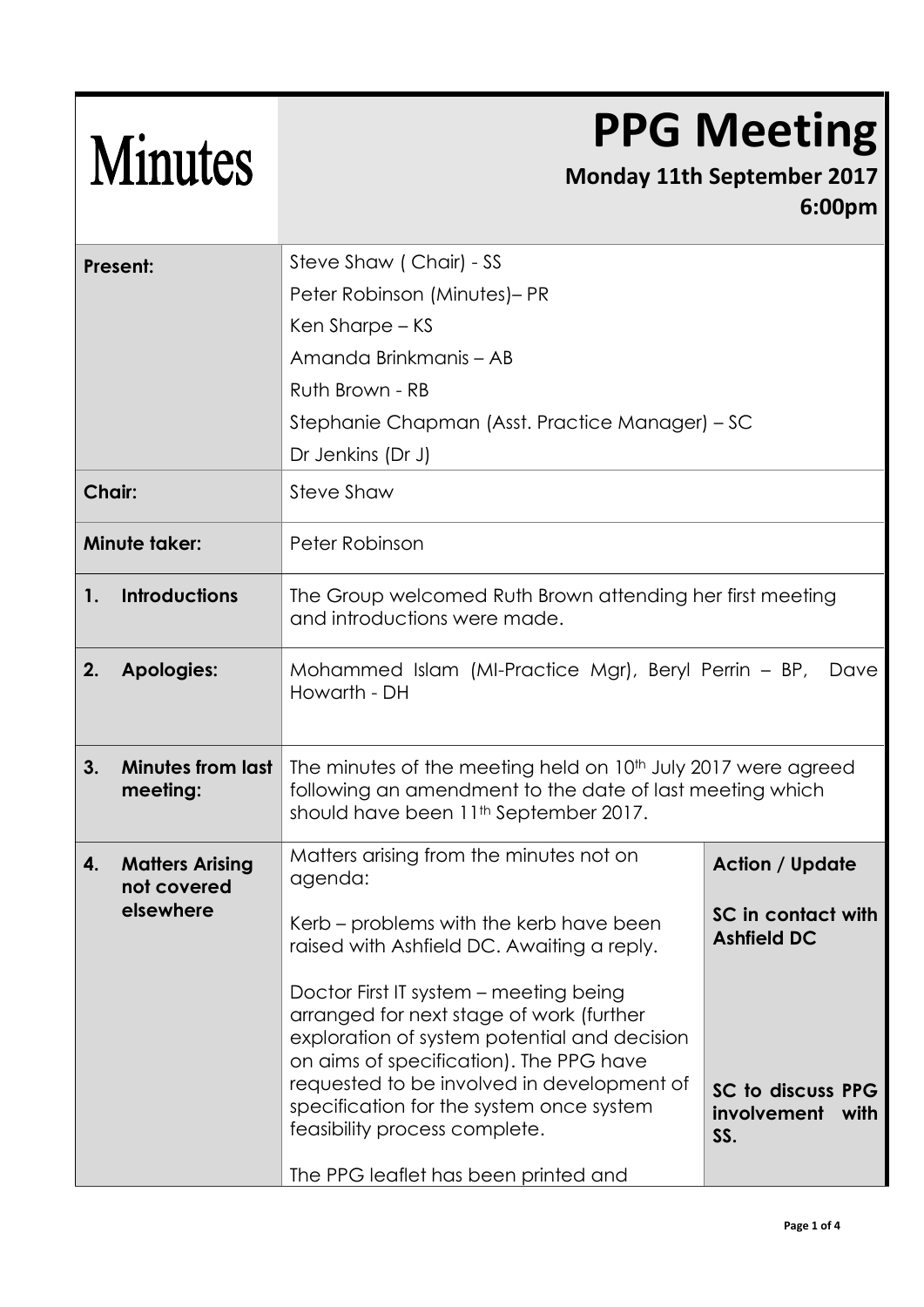|                                                                                                     | distributed in practice.                                                                                                                                                                                                                                                                                                                                                                                                                                                                                                                                                                                                                                                                                                                                                                                                                                                                                                                                                              |                                                                                                |
|-----------------------------------------------------------------------------------------------------|---------------------------------------------------------------------------------------------------------------------------------------------------------------------------------------------------------------------------------------------------------------------------------------------------------------------------------------------------------------------------------------------------------------------------------------------------------------------------------------------------------------------------------------------------------------------------------------------------------------------------------------------------------------------------------------------------------------------------------------------------------------------------------------------------------------------------------------------------------------------------------------------------------------------------------------------------------------------------------------|------------------------------------------------------------------------------------------------|
|                                                                                                     | Ruth (RB) asked for a brief description of<br>what the PPG is about and Steve (SS)<br>responded with information and gave some<br>examples of PPG discussions.                                                                                                                                                                                                                                                                                                                                                                                                                                                                                                                                                                                                                                                                                                                                                                                                                        |                                                                                                |
| <b>5. Practice Update</b>                                                                           | Ken (KS) asked about the policy on practice<br>opening hours. (Dr J) explained the plan to<br>extend opening hours during week and<br>provide some Saturday hours.<br>Practice Nurse vacancy - will be advertising<br>shortly.<br>(Dr J) reported that Dr Hussain will be leaving<br>the practice in mid November. The practice<br>will be advertising for 3 more GPs. There are<br>now 2 Registrars at the practice.<br>There has been some reduction in patient<br>appointment access due to holidays and<br>sickness.<br>(AB) asked about the results of the National<br>Patient Survey. (SC) said Mohammed Islam<br>will report at the next meeting.<br>(DR J) was asked about the development of<br>the current linkage of the practice with<br>Ashfield Medical Practice (AMC). (DR J)<br>responded - Currently we are looking at our<br>options. We have transferred our antenatal<br>clinics over to (AMC) with a view to possibly<br>minor surgery and Microsuction clinics. | <b>Mohammed Islam</b><br>report<br>to<br>on<br>Patient Survey at<br><b>November</b><br>meeting |
| Planning<br>6. Event<br>for 13 <sup>th</sup> October<br>'Care<br>the<br><b>of</b><br>Elderly' event | (SC) explained arrangements and<br>contributors which are:<br>Age UK<br>County Enterprise Foods.<br>Clinical services and information will be<br>available from Nurse Practitioner (Lyndsey)<br>and Clinical Pharmacist. (Sebastian)<br>Event is being promoted through texts to<br>patients; waiting room TV.<br>Practice handbook needs updating to<br>include PPG group and remove CNCS<br>reference.<br>(RB) asked about role of Clinical Pharmacist<br>and (Dr J) explained.<br>The poster for the event was agreed after<br>some alterations [Post meeting SS and PR<br>have agreed the amended version]<br>A question was asked about the Friends &                                                                                                                                                                                                                                                                                                                            | <b>SC</b><br>to<br>update<br>handbook.<br><b>PR</b><br>find<br>to<br>out                       |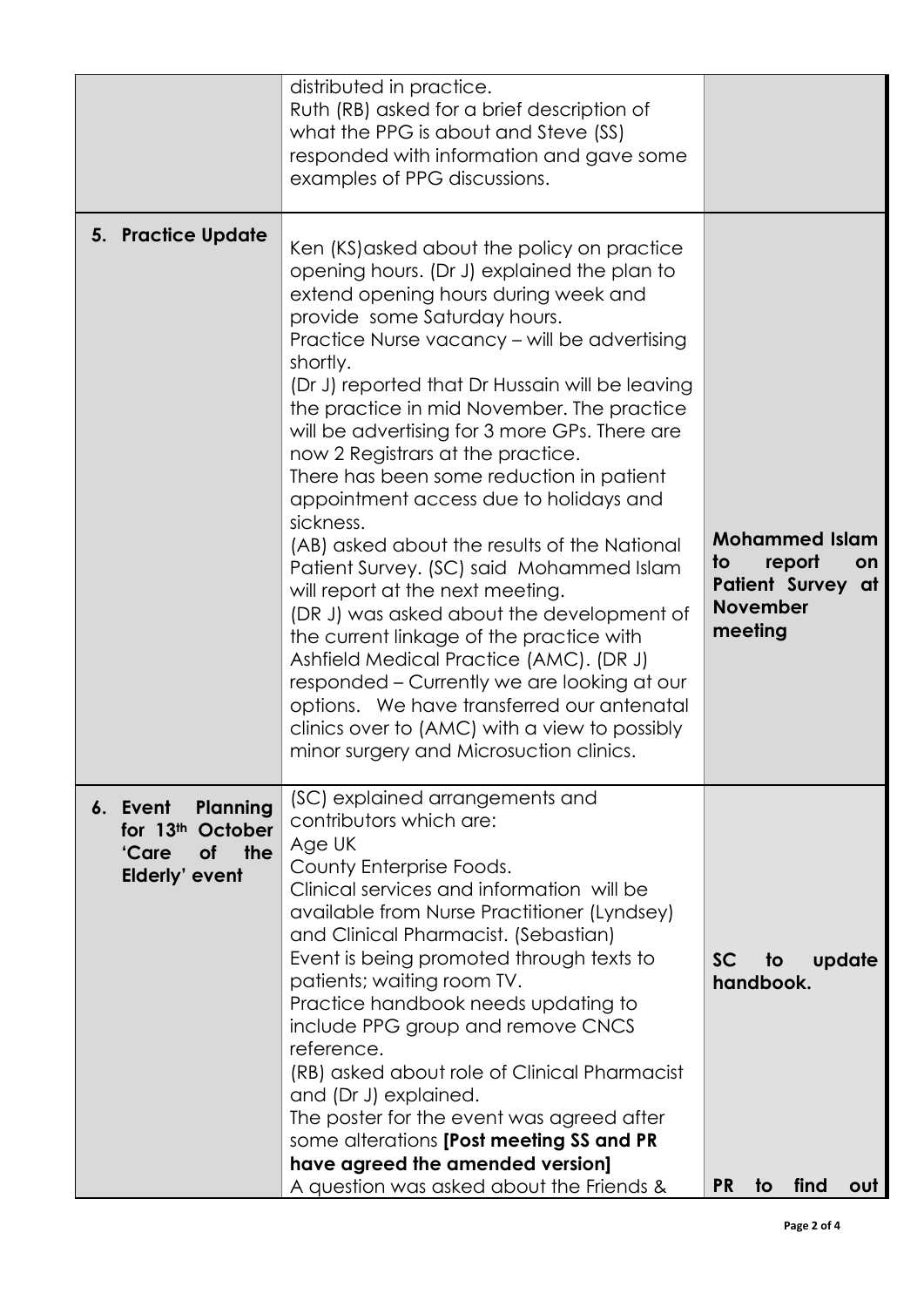|                                                     | Family test and its use. (SC) responded. There<br>was very little response from patients just a<br>handful each month. (PR) agreed to find out<br>from Julie Andrews what the picture was<br>across the practices. There will be a supply<br>of the forms on the day.<br>There will be a table about the practice to<br>include:<br>Piece from (RB) about first impressions of the<br><b>PPG</b><br>(PR) will do a piece about 'Whats<br>happening in CCG land which will impact<br>on the practice and PPG' in collaboration<br>with $(SS)$ and $(SC)$ .<br>(PR will do a piece about PPG<br>achievements. (PR) will provide a table top<br>display board (3 sections).<br>PR and SS to meet to develop ideas on<br>pieces above. | about current us<br>of Friends & family<br>test<br>the<br>across<br>practices.<br><b>RB</b><br>piece<br>about<br>first impressions<br><b>PR</b><br>piece about<br>what's out there<br>PR piece on PPG<br><b>achievements</b><br>୍ଥ<br>table top display |
|-----------------------------------------------------|------------------------------------------------------------------------------------------------------------------------------------------------------------------------------------------------------------------------------------------------------------------------------------------------------------------------------------------------------------------------------------------------------------------------------------------------------------------------------------------------------------------------------------------------------------------------------------------------------------------------------------------------------------------------------------------------------------------------------------|---------------------------------------------------------------------------------------------------------------------------------------------------------------------------------------------------------------------------------------------------------|
| 7. Membership &<br><b>Communication</b>             | Practice leaflet to be emailed to PPG<br>members by SC.<br>SC planning to get Practice newsletter out<br>by end September / early October.                                                                                                                                                                                                                                                                                                                                                                                                                                                                                                                                                                                         | <b>SC and leaflet</b><br><b>PR &amp; SS meeting</b>                                                                                                                                                                                                     |
| 8. Topics for next<br>meeting 13th<br>November 2017 | Patient Survey results<br>$\bullet$<br>Communication to practice patients<br>$\bullet$<br>Feedback from October event                                                                                                                                                                                                                                                                                                                                                                                                                                                                                                                                                                                                              |                                                                                                                                                                                                                                                         |
| 9.<br><b>Any Other</b><br><b>Business</b>           | Vanguard event on 19th September. PR and<br>SS going. Hope to get some ideas for<br>October event.<br>KS asked about policy on texting patients. A<br>text arrived on his phone too early. Dr J said<br>texts should be timely.<br>KS asked if test results are conveyed to<br>patients rather than the default being 'will<br>only tell you if there is a problem'. Dr J said<br>patients should be told of test results.<br>SC commented that she was aware that<br>another practice had a piece in Network<br>News. Wondered why Willowbrook did not<br>have any articles in the 'News'. She was<br>informed that the Network News Editor                                                                                       |                                                                                                                                                                                                                                                         |